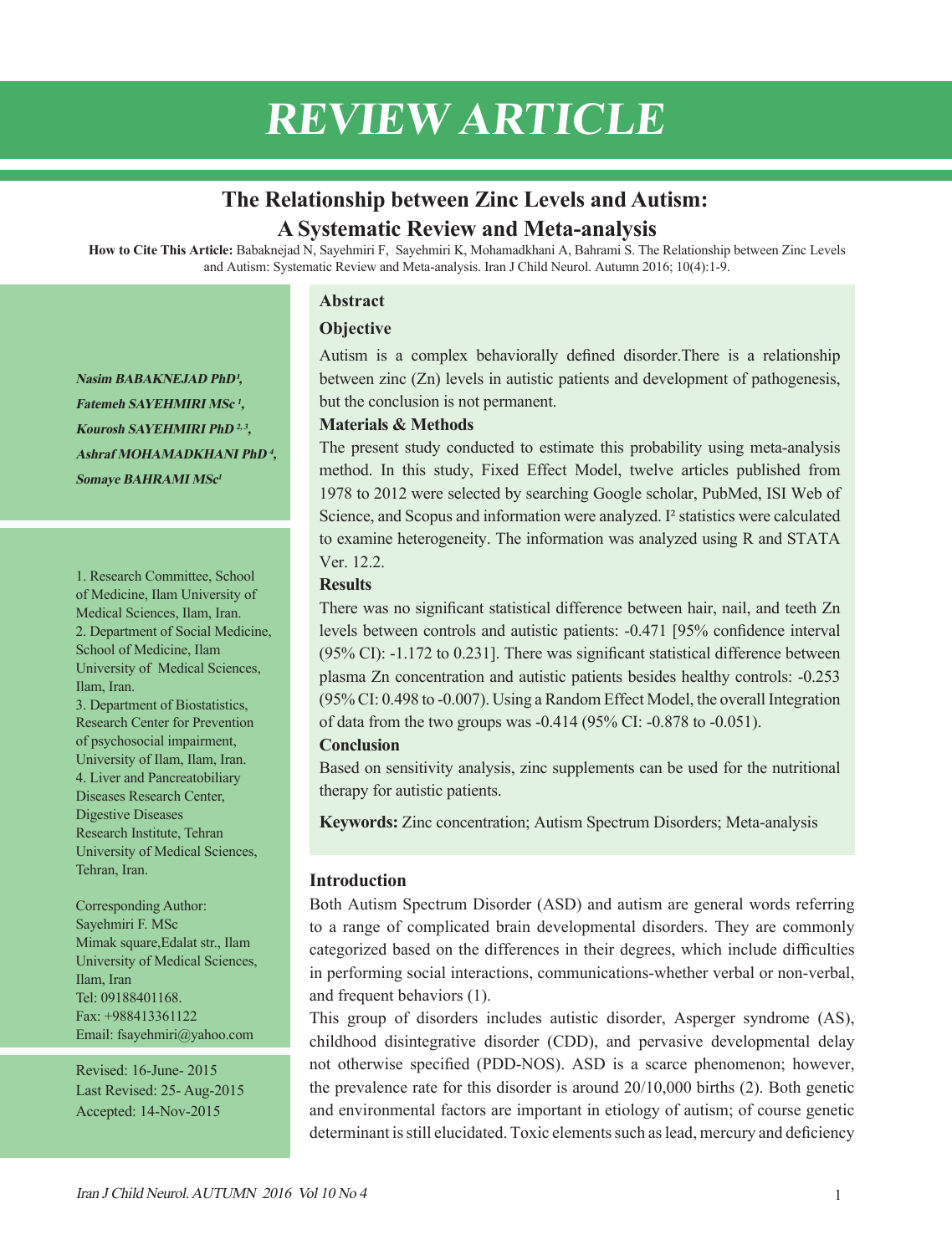of nutrients as well as trace elements are known as environmental factors. In comparison with healthy individuals, autistic patients, have different levels of trace elements like copper, magnesium, and zinc (3, 4). Trace elements have been proven to influence the brain neurotransmitter metabolism significantly. Since a diagnostic test, for example, brain scan or blood test for the early diagnosis of autism does not exist; measurement of these elements can be used as a diagnostic parameter (5, 6).

One important elements of cell signaling is zinc, which plays a vital role in enzyme function, nucleic acid metabolism, growth, and finally cellular repair, most importantly in pregnant women and newborns. Zinc ions conduct an essential role in active site of more than 300 kinds of enzymes, and zinc-finger sequences exist in about 10% of the total gene-coded proteins. Zinc deficiency might be a major factor in the etiology of behavioral and mood disturbances in humans. Zn deficiency is high in children diagnosed with ASD. Upon measuring zinc levels in the plasma, hair, and nails of autistic patients, concentrations of this trace element were not normal (7). The results of the investigations are not in agreement, as in some cases individuals with ASD have had zinc deficiency, while the plasma zinc concentrations in autistic patients were not reported differently from neurotypical children (2, 8, 9). The concentrations of zinc and CU/Zn in plasma, as well as those of the hair and teeth have a relationship with the severity of the symptoms in autistic patients (10, 11, 12, 13). Since there is not yet a definite treatment for this disease therefore, medical nutrition therapy, and use of dietary supplements containing zinc can be a good solution.

Due to the lack of similar results as well as considering the impact of this element in symptoms and improve of this disease and in order to authenticate studies, performing a meta-analysis seems to be necessary.

# **Materials & Methods**

# **Study Selection**

PRISMA guidelines were all observed (14). The articles and theses published in both national and international journals were used as the source for collecting the results. In order to collect data, we looked up Google

scholar, PubMed, ISI Web of Science, and Scopus for relevant medical literature from 1978 to 2014. Literature searches were applied using the keywords 'Autism Spectrum Disorders', 'autism', 'zinc concentration', 'trace element concentrations' and their combination.

Qualified studies included epidemiologic research reports measuring the correlation between zinc and autism by measuring zinc concentrations in any of the following biological sample specimens: blood/serum, hair, teeth, and toenails. All the articles, which had the keywords in either their title or abstract, were included in the initial list, and other irrelevant articles were crossed out. Studies were excluded in case they were not written in English, did not offer enough data, were reviews, or could not be categorized as epidemiologic studies.

The most important biases in meta-analysis are publication bias and selection bias. Publication bias was checked using Eger test. In order for the current research to minimize the probability of selection bias, the criteria were precisely defined and investigated; for each study, data were collected using two researchers separately, and the final list was prepared by consensus. Then, an information checklist for research papers consisting of sample characteristics (first author's last name, year of publication, sample size, sample age, location), zinc concentrations, Mean difference, zinc screening method and sample specimens (Figure 1-study flowchart).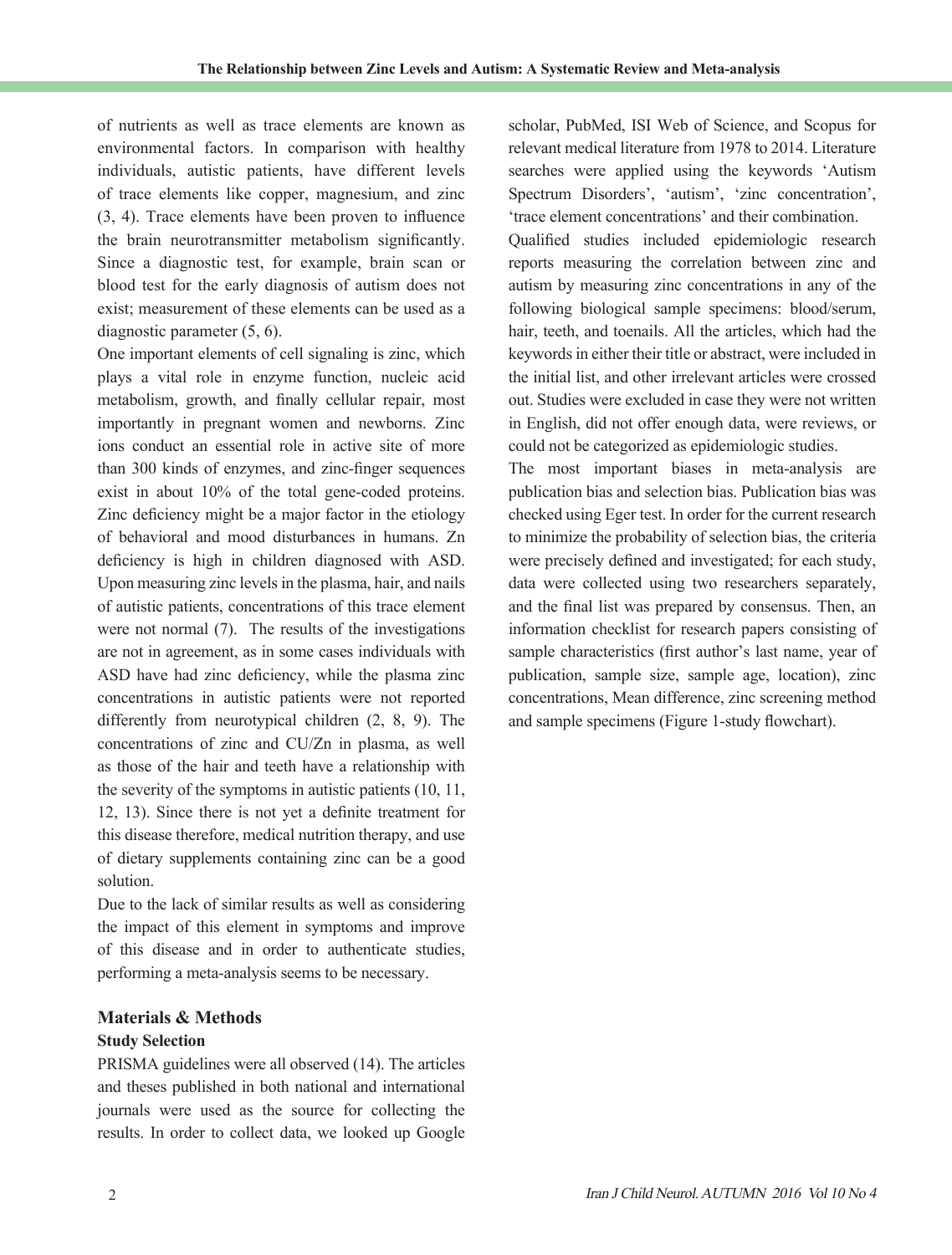

**Fig 1.** Study flowchart

#### **Statistical Analysis**

In order to merge the studies, sample size, mean, and standard derivation were considered as the criteria. Due to the few studies incorporated, and as these few studies had been already published in reputable journals, there was no room for the application of the quality criteria in the analysis. The difference between the average variance of the normal distribution was calculated using the formula of two integrated variance. The mean difference was calculated through the formula

 $d = \frac{\bar{x}_1 - \bar{x}_2}{\bar{x}_1}$  which  $\bar{x}_1$  is the case mean,  $\bar{x}_2$  is the control mean, S is the pooled sample standard deviation defined as  $s = \sqrt{s^2}$  calculated using the  $s^2 = \frac{(n_1-1)s_1^2 + (n_2-1)s_2^2}{n_1+1}$  $n_1 + n_2$ were the variances of the case group and control group, respectively,  $n_1$  and  $n_2$  equals the number of participants in each group. To assess heterogeneity of the studies, Cochran test and the  $I^2$  index were used. Due to significant heterogeneity in the studies, a model with random effects was used. In order to examine

publication bias Begg Plot and regressions method were used. P-value less than 5% was considered as a significant heterogeneity test. Sensitivity analysis were specified already. Statistical analyses were conducted using STATA version 12 (15, 16).

#### **Results**

The initial search returned 60 citations. Out of which, 29 studies were discarded after reviewing the abstracts, and the remaining 21 citations were fully examined with their complete texts in more detail, 12 were appropriate for inclusion in the meta-analysis. The standard unit for measuring zinc concentrations in many articles was microgram per gram (µg/gr). However, all studies were analyzed in terms of micrograms per gram. Summary characteristics of the 12 studies are presented in Table 1.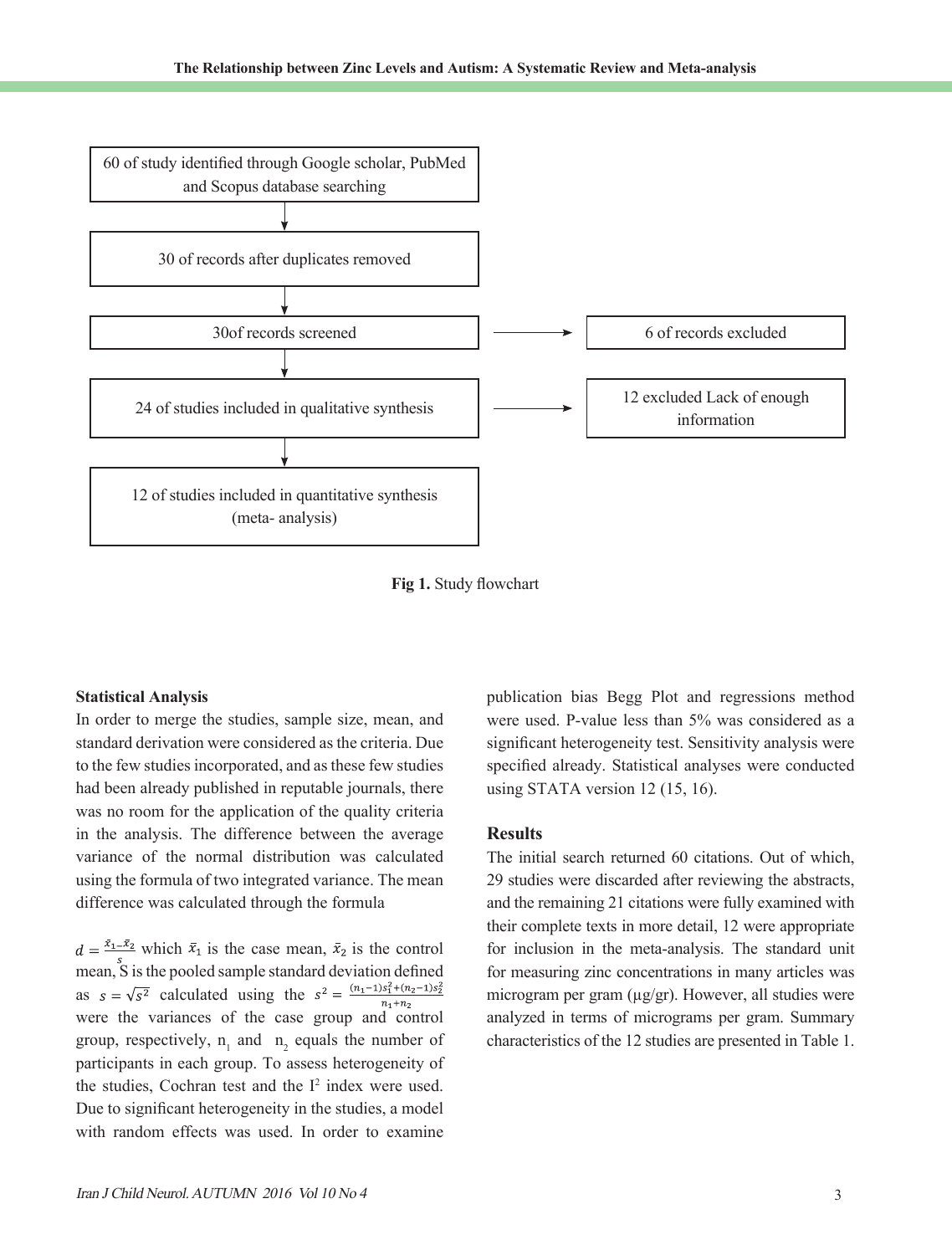| <b>First author</b><br>(Year Publish) | Country<br>City | Mean age                  |                  |      | Control | <b>Matrix</b> | Zinc concentration $\pm$ SD        |                                  | 95% CI   |              | Mean       | type of Zinc                                                     |
|---------------------------------------|-----------------|---------------------------|------------------|------|---------|---------------|------------------------------------|----------------------------------|----------|--------------|------------|------------------------------------------------------------------|
|                                       |                 | Case                      | Control          | Case |         |               | Case                               | <b>Control</b>                   | Lower    | <b>Upper</b> | difference | measurement                                                      |
| JacksonM.J $(1986)^{21}$              | London          | $7 - 16$                  | $7 - 17$         | 20   | 30      | Plasma        | $0.1354 \pm 0.0184$<br>$\mu$ mol/l | $0.145 \pm 0.015$<br>$\mu$ mol/1 | $-1.162$ | $-0.007$     | $-0.584$   | Atomic Absorption<br>Spectroscopy                                |
| Shearer, T. R (1982) <sup>13</sup>    | <b>USA</b>      | $8.4 \pm 0.6$             | $8 \pm 0.8$      | 12   | 12      | Hair          | $175 \pm 73$<br>ppm                | $158 \pm 57$ ppm                 | $-0.734$ | 0.867        | 0.067      | Atomic Absorption<br>Spectroscopy                                |
| Wecker, L(1985) <sup>23</sup>         | <b>USA</b>      | $2 - 11$                  | $2 - 11$         | 12   | 21      | Hair          | $128 \pm 16$<br>ppm                | $166 \pm 12$ ppm                 | $-1.408$ | 0.050        | $-0.679$   | Atomic Absorption<br>Spectroscopy                                |
| Adam.J.B(2006) <sup>25</sup>          | <b>USA</b>      | $3-6$                     | $3-6$            | 51   | 40      | Hair          | $147 + 54$<br>$\mu$ g/g            | $134\pm41$<br>$\mu$ g/g          | $-0.149$ | 0.683        | 0.267      | Inductively<br>Coupled Plasma-Mass<br>spectrometry<br>$(ICP-MS)$ |
| Adam, J. B(2007) <sup>10</sup>        | <b>USA</b>      | $6.1 \pm 2.2$             | $7 \pm 1.7$      | 16   | 11      | Teeth         | $100 \pm 20$<br>$\mu$ g/g          | $98 \pm 16$<br>$\mu$ g/g         | $-0.660$ | 0.876        | 0.108      | flame atomic<br>absorption<br>spectrophotometer                  |
| Priya, M. D. L(2010) <sup>22</sup>    | India           | $4 - 12$                  | $4 - 12$         | 45   | 50      | Hair          | $157.66\pm19$<br>$\mu$ g/g         | $171.68 \pm 20.6$<br>$\mu$ g/g   | $-1.229$ | $-0.390$     | $-0.810$   | Atomic Absorption<br>Spectroscopy                                |
| Priya, M. D. $L(2010)^{22}$           | India           | $4 - 12$                  | $4 - 12$         | 45   | 50      | Nail          | $176.76 \pm 21.2$<br>$\mu$ g/g     | 193.98±23.27<br>$\mu$ g/g        | $-1.189$ | $-0.354$     | $-0.772$   | Atomic Absorption<br>Spectroscopy                                |
| Russo.A.J(2011) <sup>20</sup>         | <b>USA</b>      | 38                        | 42               | 73   | 16      | Plasma        | 78.36±20.32<br>mg/dl               | 84.42±24.18<br>mg/dl             | $-0.831$ | 0.254        | $-0.288$   | <b>ICP-MS</b>                                                    |
| Russo, A, J(2011) <sup>12</sup>       | <b>USA</b>      | $11.7 \pm 5.62$           | $11.7 +$<br>5.62 | 79   | 18      | Plasma        | 78.36±20.32<br>mg/dL               | 84.42±24.18<br>mg/dL             | $-0.801$ | 0.226        | $-0.288$   | <b>ICP-MS</b>                                                    |
| Elsheshtawy.E $(2011)^{19}$           | Egypt           | $4.1\pm0.8$ $ 4.1\pm0.8 $ |                  | 32   | 32      | Hair          | 304.99±25.8<br>mg/mg               | $419.5\pm$<br>$45.96$ mg/mg      | $-3.802$ | $-2.343$     | $-0.073$   | Atomic Absorption<br>Spectrophotometer                           |
| Busch, E. B(2011) <sup>18</sup>       | Egypt           | $5.29 \pm 1.9$            | $6.25 +$<br>2.39 | 25   | 25      | Hair          | $101.042 \pm 52.0$<br>mg/kg        | 149.86±58.51<br>mg/kg            | -1.464   | $-0.300$     | $-0.882$   | <b>ICP-MS</b>                                                    |
| Adam, J. B(2011) <sup>24</sup>        | <b>USA</b>      | 5.16                      | 5.16             | 55   | 44      | Plasma        | $551 \pm 68$<br>$\mu$ g/dL         | $555 \pm 74$<br>$\mu$ g/dL       | $-0.543$ | 0.340        | $-0.057$   | <b>ICP-MS</b>                                                    |
| AL-Farsi.Y.M(2012) <sup>26</sup>      | Oman            | 3 14                      | $3 - 14$         | 27   | 27      | Hair          | $5.4 \pm 0.82$<br>$\mu$ g/g        | $2.9 \pm 2.2$<br>$\mu$ g/g       | 0.899    | 2.113        | 1.506      | <b>ICP-MS</b>                                                    |

**Table 1**. Study Characteristics

Seven studies were conducted in the United States, 1 was from Europe, 2 were from Asia and 2 were from Africa. There were three sample sources: 1: case counting from hospital records in the national health system, five studies (12, 17, 18, 19, 20); 2:Selection from special school, three studies (21, 22, 23) and one sample was from local primary schools (13); and 3: random selection from the general population, three studies (10, 24).

The included studies involved 773 participants. In six studies, zinc status was based on analysis of hair, in 4 studies plasma sample specimen was used. Moreover, one study teeth zinc status was used. In one study in addition to hair zinc level, nail specimen also was examined (22).

Seven studies showed a significant difference of zinc status between controls and individuals with autism whereas in the remaining five, there were no significant difference of zinc statuses controls and patients. Zinc concentrations were measured in plasma, hair, nail and teeth. In this study due to non-uniform methods of zinc concentration measurement, levels of Zn in various subgroups in both cases and controls were measured. There was not significant statistical difference between hair, nail, and teeth zinc statuses between controls and autistic patient; mean difference: -0.471 [95% confidence interval (95% CI): -1.172 to 0.231]. There was significant statistical difference between plasma zinc concentration between autistic patients and healthy controls; mean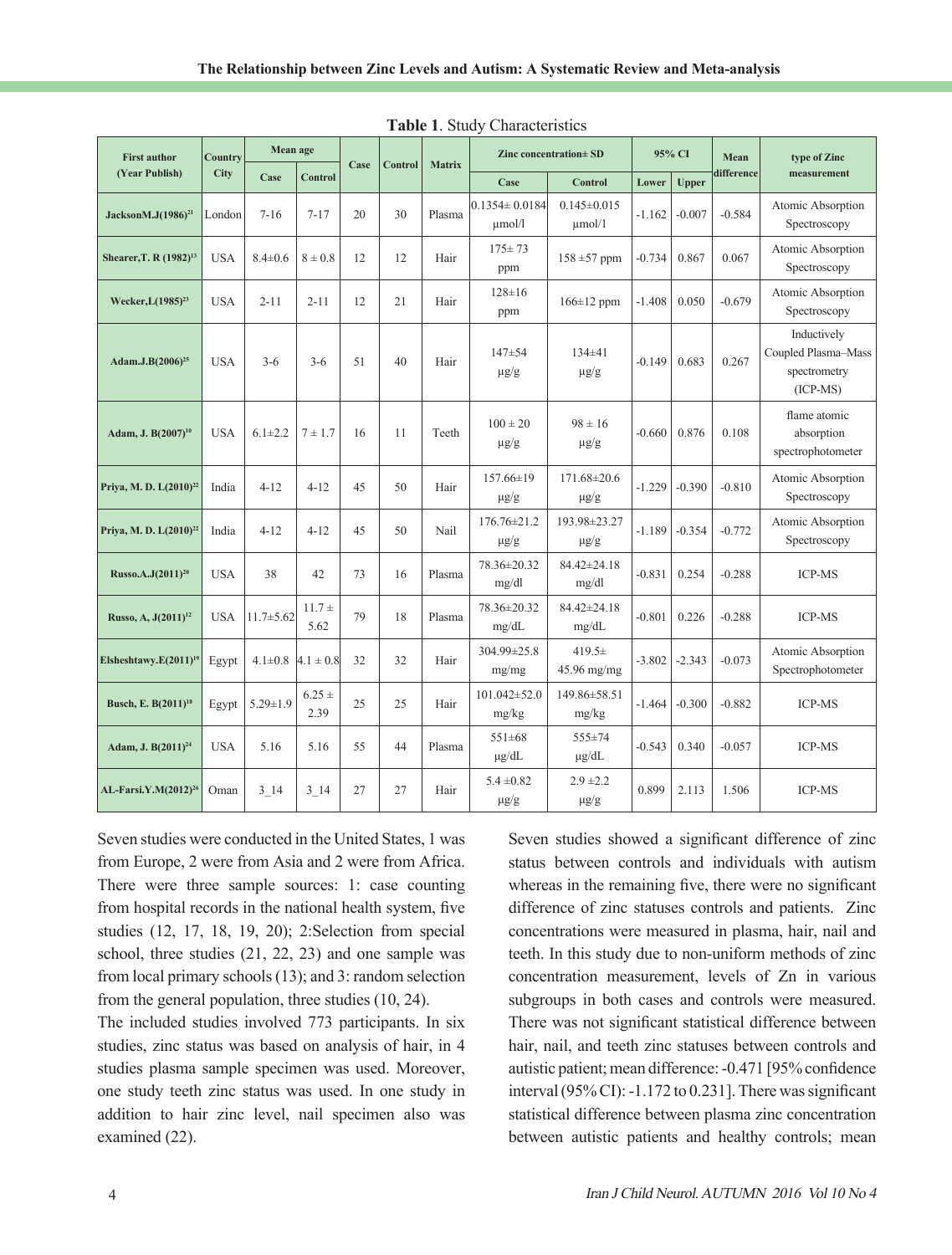difference: -0.253 (95% CI: 0.498 to -0.007) and using a random effects model, the incorporation of data from the two groups revealed no significant meaningful difference between Zinc status in general. Mean difference: -0.414 (95% CI: -0.878 to -0.051).

Figure 2 shows the results of meta-analysis for each study and studies combination based on random effects model. Additionally, sensitivity analyses by running meta-analysis using just the higher quality studies

were conducted and by excluding the 19 and 26. there were associations found (Figure 2, D). These charts are given based on years of research and the author's name publication bias was detected by drawing Beggs funnel plot in the meta-analysis. This diagram shows there is no significant publication bias  $(P=0.663)$ ; this implies that each of the tests (with positive and negative results) had already been published (Figure 3).



A

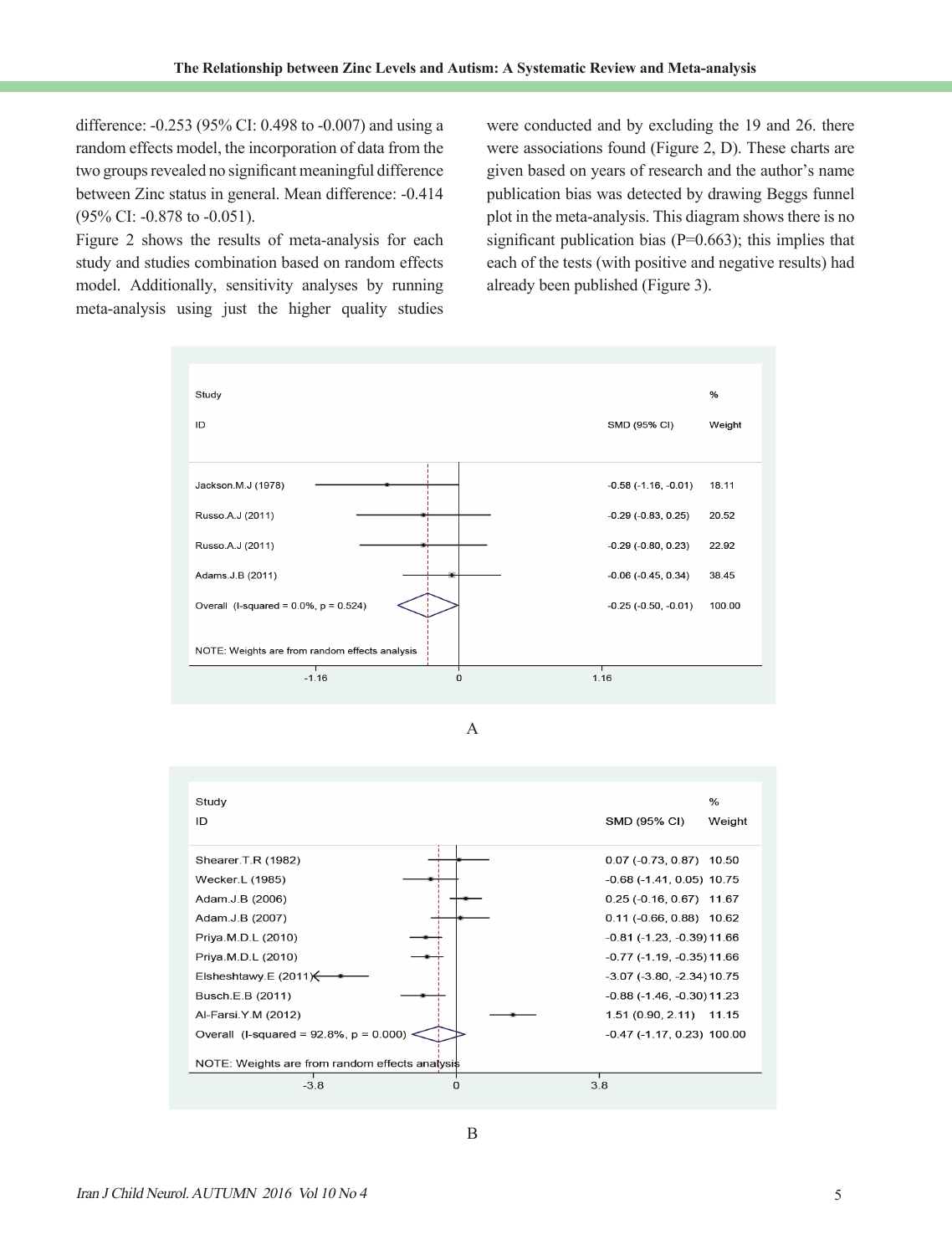





D

**Fig 2.** Forest plots for the Zn statues difference between autistic patients and healthy individuals. A) Plasma Zn statues, B) hair Zn statuses, C) studies Zn statuses combination, D) sensitivity analyses. The area of each square is proportional to the percentage weight of each individual study in the meta-analysis (CI 95%). In this chart studies are stored in order of year publication and author's names, based on a random effects model.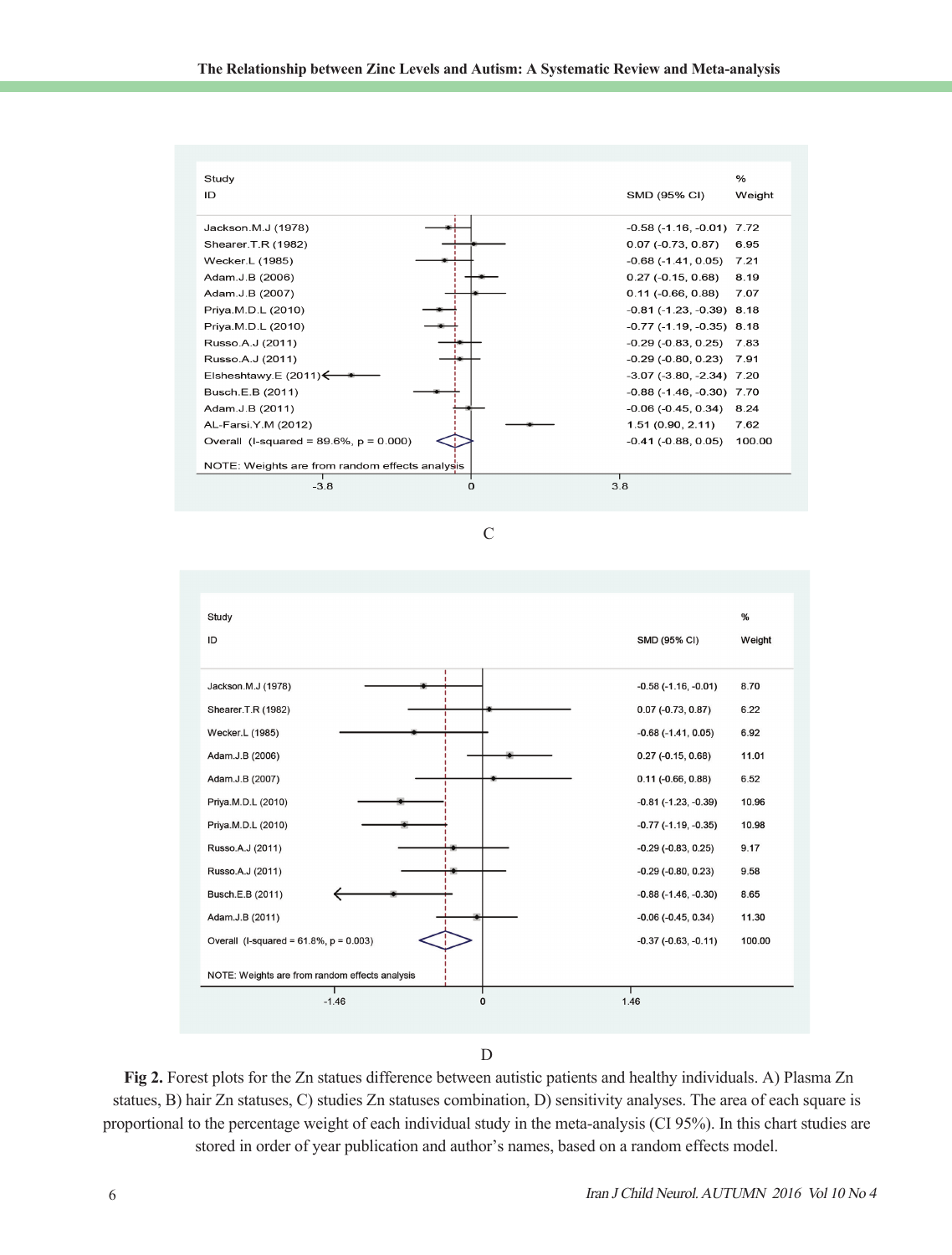

**Fig 3.** Beggs funnel plot for publication bias

## **Discussion**

In this meta-analysis, the plasma and hair status of zinc were examined. Analysis of plasma zinc concentrations has proven there was a significant difference of zinc levels between two groups of patients and controls (P=0.044). Average Zinc level in healthy subjects have been higher than that of the autistic individuals. Whereas the results were obtained from the hair, one nail and one teeth sample showed no significant difference in zinc concentrations between autistics and healthy subjects  $(P=0.189)$ . The results of this meta-analysis were showed in overall twelve studies analysis, which applied individual levels of zinc measured in plasma and hair. There was no significant difference in zinc levels between autistic patients and healthy individuals (P=0.000). Sensitivity analyses were conducted and by excluding the 19 and 26 the associations were found.

Individually, some studies, included in this review, had shown a significant relationship between Zn deficiency and autism (11, 19, 22). Other studies have not supported such findings (24, 25, 26). Some studies have shown the lower levels of zinc in autistic patients although their results were not significant (10, 13, 20, 21, 23, 27).

Autism is a devastating condition with no known cure. Medical nutrition therapy accompanied by dietary supplements can be proposed as a suggestion to cure the disease (28). However, it has not been recommended to use zinc supplements as an autism treatment.

Zinc concentrations in autistic children were higher than

controls (24). The results from another study showed higher zinc level in autistic patients and this event could be traced to ASD (26).

Many risk factors are included in etiology of autism; one is essential elements deficiency. Therefore, it is important to determine trace element concentrations in human bodies in order to observe and investigate their effect on health (27, 29). Zinc is an essential trace element, which is of great importance in the synthesis of nucleic acid/protein, replication of cells, and growth and repair of tissues. There are some reasons showing the role of GABA in autism etiology (30). GABA levels as a neurotransmitter is reduced in autistic individuals. This amino acid is reduced leading to restlessness, aggressiveness, irritability, and seizures. Zinc is associated with GABA and glutamate regulation, especially through anxiolytic activity, anxiolytic activity, modulating GABAergic inhibition and seizure susceptibility (12, 26, 31). There is no evidence to support Zn supplementation in the treatment of ASD or for improving behavior and cognition in ASD giving the important role of Zn in neuronal function (32). The supportive laboratory data, and the fact that children with ASD might already have a deficiency and according to sensitivity analysis, which have been performed in the current study, Zn supplementation may be an important novel treatment to investigate in the future (20, 27, 33). Nevertheless, the results of this meta-analysis zinc deficiency might not be a major factor in the etiology of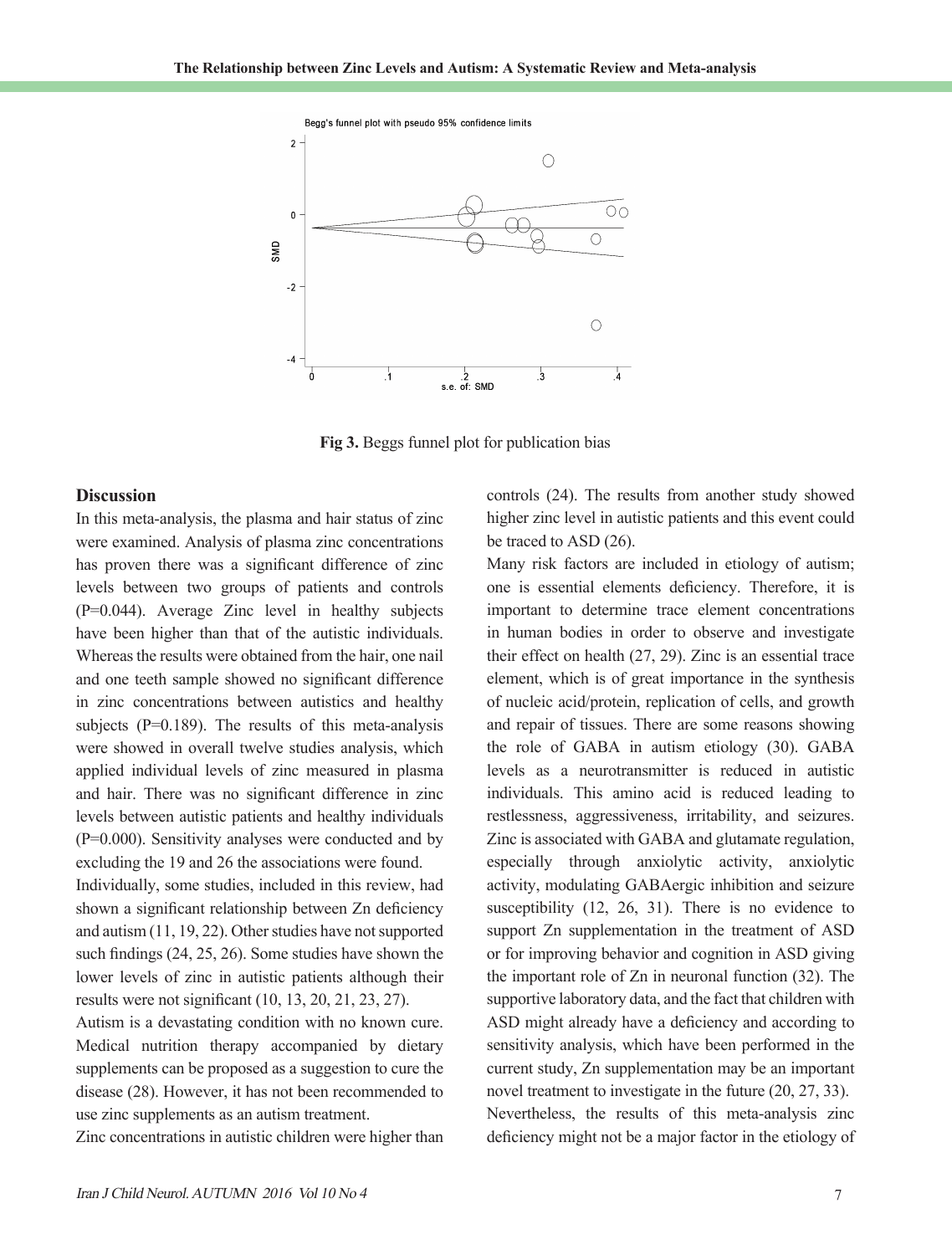behavioral and mood disturbances in humans.

The major limitation is the conduct of a meta-analysis in the presence of high heterogeneity among the studies. In order to relieve the heterogeneity, random effects model was applied and the results were changed according to the sensitivity analysis.

Methodology applied to the studies, which were reviewed here, is commonly considered as a limitation and weakness of the current study. Among the mentioned weaknesses the following can be presented as an instance:

1) Lack of a same method of measurement for the variances.

2) Lack of information about nutrition and lifestyle of participants.

3) Various kinds of screening methods and lack of same standard unit for measuring zinc concentrations in different articles.

4) One significant limitation was lack of access to some relevant studies.

**In conclusion,** The current meta-analysis, conducted regarding random effect model, revealed that generally, there is not any significant relationship between Zinc levels and autism. Nevertheless, a difference was observed between the plasma Zn levels of ASD patients and that of the controls. Moreover, taking sensitivity analysis into account and upon excluding 19 and 26, it can be concluded that zinc supplements can be used in clinical trials and randomize clinical trials for the nutritional therapy for autistic patients.

## **Acknowledgement**

We would like to acknowledge the Students Researches Committee of the Ilam University of Medical Sciences for financial support of this project.

## **Author contribution**

All authors contributed extensively to the work presented in this paper. Babaknejad N designed the experiment. BabaKnejad N and Bahrami S excluded data; Sayehmiri K, Sayehmiri F analyzed and described the analytic model. Sayehmiri F and Babaknejad N wrote the manuscript. Mohamadkhani A gave technical support and conceptual advice.

All authors agreed to be accountable for all aspects of the work in ensuring that questions related to the accuracy or integrity of any part of the work are appropriately investigated and resolved.

**Conflict of interest:** No conflict of interests.

# **References**

- 1. Arnold LE, Farmer C, Kraemeret HC, et al. Moderators, mediators, and other predictors of Risperidoneresponse in children with Autistic Disorder and Irritability. J Child Adolesc Psychopharmacol 2012; 20(2): 83-92.
- 2. Karimzadeh P. Recent finding about etiology of autism. Rehabilitation 2000; 1(2):58-63.
- 3. Dufault R, Schnoll R, Lukiw WJ, et al. Mercury exposure, nutritional deficiencies and metabolicdisruptions may affect learning in children. Behav Brain Funct 2009; 5(44): 1-15.
- 4. Morris CR, Agin CM. Syndrome of allergy, apraxia, and malabsorption: characterization of a neurodevelopmental phenotype that responds to omega 3 and vitamin E supplementation. Altern Ther Health Med 2009; 15(4): 34-43.
- 5. An centers for Disease Control and Prevention (2012). Prevalence of autism spectrum disorders-Autism and Developmental Disabilities Monitoring Network, Prevalence of Autism Spectrum Disorders (ASDs) Among Multiple Areas of the United States in 2008, United States, Morbidity and Mortal Weekly Report (MMWR); Vol. 61(3).
- 6. Dufault R, Lukiw WJ, Crider R, et al. A macro epigenetic approach to identify factors responsible for the autism epidemic in the United States. Clin Epigenetics 2012; 4(6): 2-12.
- 7. Faber S, Zinn GM, Kern GC, et al. The plasma zinc/ serum copper ratio as a biomarker in children with autism spectrum disorders. Biomarkers 2009; 14(3): 171–180.
- 8. Cornish E. Gluten and casein free diets in autism: a study of the effects on food choice and nutrition. J Hum Nutr Dietet 2012; 15: 261-268.
- 9. De Palma G, Catalani S, Franco A, et al. Lack of correlation between metallic elements analyzed in hairby ICP-MS and Autism. J Autism Dev Disord 2012; 42(3):342–353.
- 10. Adams JB, Romdalvik J, Ramanujam VM, Legator MS,